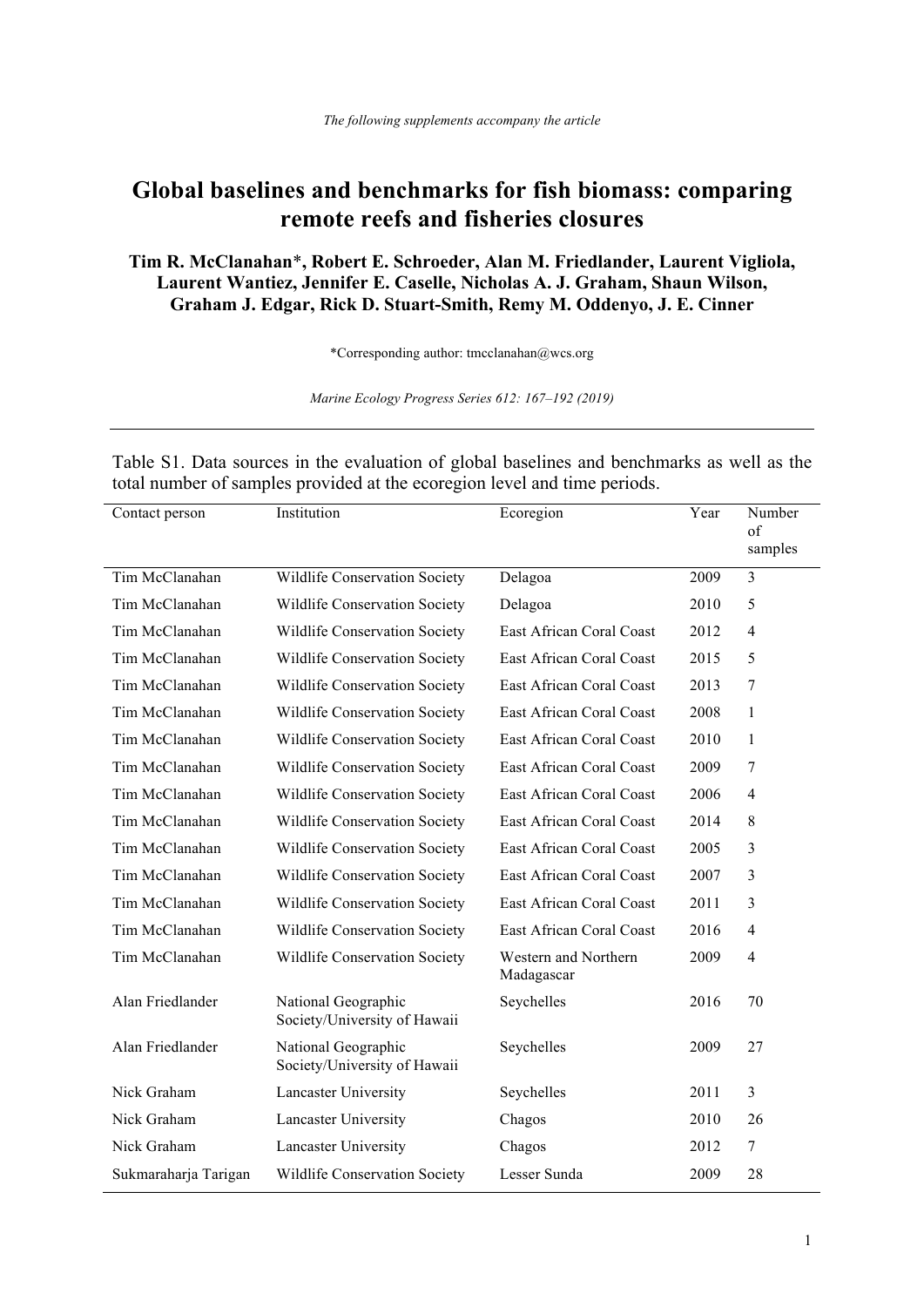| Contact person         | Institution                                                     | Ecoregion                                         | Year | Number                |
|------------------------|-----------------------------------------------------------------|---------------------------------------------------|------|-----------------------|
|                        |                                                                 |                                                   |      | $\sigma$ f<br>samples |
| Camilo Mora            | University of Hawaii                                            | <b>Exmouth to Broome</b>                          | 2009 | $\overline{4}$        |
| Robert Schroeder       | National Oceanic and                                            | Mariana Islands                                   | 2005 | 5                     |
|                        | Atmospheric Administration<br>Fisheries                         |                                                   |      |                       |
| Robert Schroeder       | National Oceanic and<br>Atmospheric Administration<br>Fisheries | Mariana Islands                                   | 2009 | 36                    |
| Robert Schroeder       | National Oceanic and<br>Atmospheric Administration<br>Fisheries | Mariana Islands                                   | 2007 | $\overline{4}$        |
| Nick Graham            | Lancaster University                                            | Central and Southern Great<br><b>Barrier Reef</b> | 2010 | 15                    |
| Laurent Vigliola       | <b>UMR ENTROPIE</b>                                             | New Caledonia                                     | 2013 | 23                    |
| Laurent Vigliola       | <b>UMR ENTROPIE</b>                                             | New Caledonia                                     | 2012 | 45                    |
| <b>Laurent Wantiez</b> | University of New Caledonia                                     | New Caledonia                                     | 2016 | 17                    |
| Laurent Wantiez        | University of New Caledonia                                     | New Caledonia                                     | 2014 | 33                    |
| Laurent Wantiez        | University of New Caledonia                                     | New Caledonia                                     | 2013 | 19                    |
| Laurent Wantiez        | University of New Caledonia                                     | New Caledonia                                     | 2015 | 9                     |
| Shaun Wilson           | Kensington/University of<br>Western Australia                   | Fiji Islands                                      | 2006 | 12                    |
| Laurent Vigliola       | <b>UMR ENTROPIE</b>                                             | Fiji Islands                                      | 2013 | 32                    |
| Robert Schroeder       | National Oceanic and<br>Atmospheric Administration<br>Fisheries | Phoenix/Tokelau/Northern<br>Cook Islands          | 2008 | $\overline{4}$        |
| Laurent Vigliola       | <b>UMR ENTROPIE</b>                                             | Tonga Islands                                     | 2013 | 6                     |
| Robert Schroeder       | National Oceanic and<br>Atmospheric Administration<br>Fisheries | Hawaii                                            | 2008 | 140                   |
| Robert Schroeder       | National Oceanic and<br>Atmospheric Administration<br>Fisheries | Hawaii                                            | 2009 | 17                    |
| Robert Schroeder       | National Oceanic and<br>Atmospheric Administration<br>Fisheries | Hawaii                                            | 2007 | 28                    |
| Robert Schroeder       | National Oceanic and<br>Atmospheric Administration<br>Fisheries | Hawaii                                            | 2005 | 7                     |
| Graham Edgar           | University of Tasmania                                          | Samoa Islands                                     | 2012 | 10                    |
| Alan Friedlander       | National Geographic<br>Society/University of Hawaii             | Tonga Islands                                     | 2016 | 1                     |
| Alan Friedlander       | National Geographic<br>Society/University of Hawaii             | Tonga Islands                                     | 2016 | 18                    |
| Jennifer Caselle       | University of California Santa<br>Barbara                       | Tonga Islands                                     | 2016 | 18                    |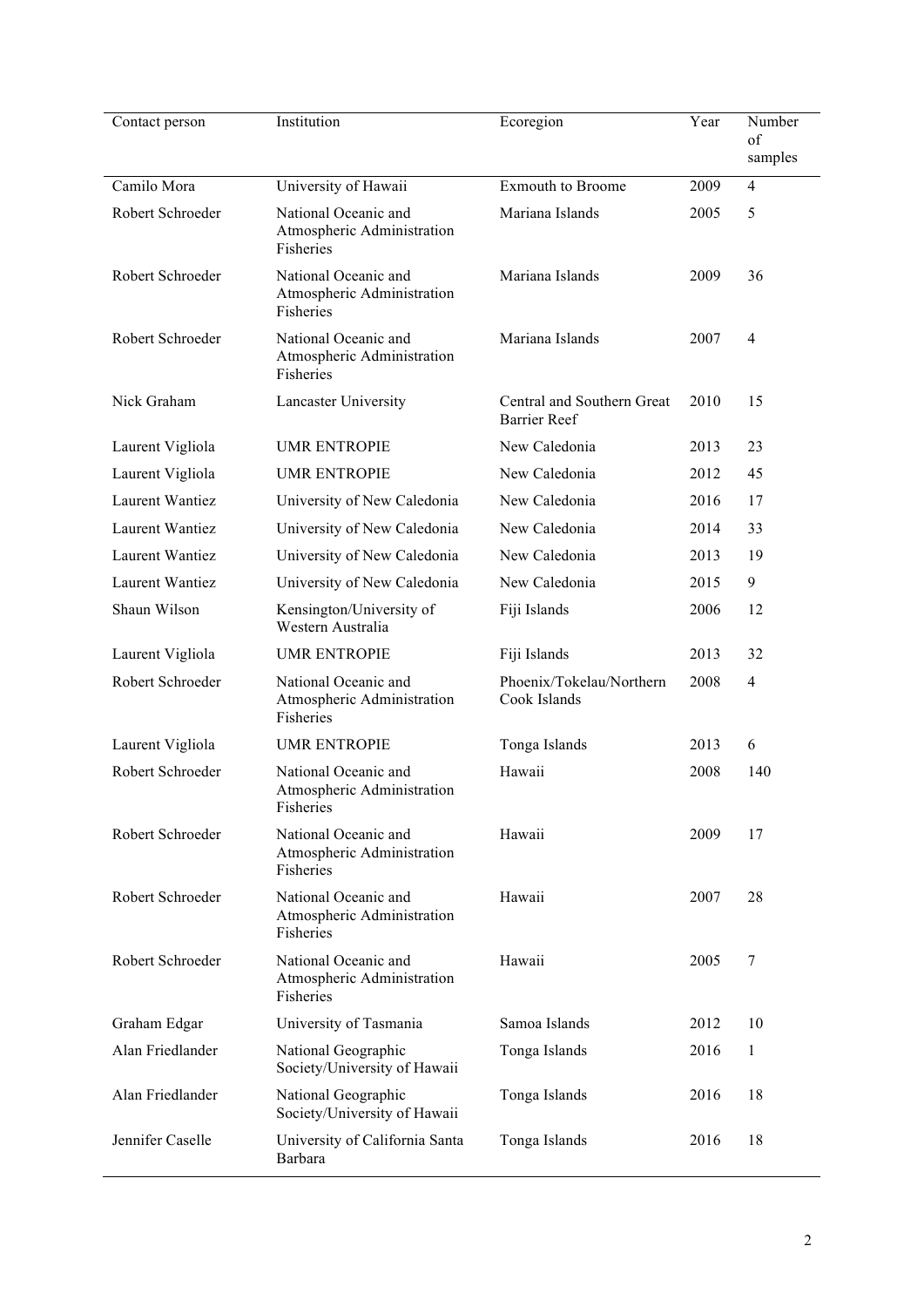| Contact person   | Institution                                                            | Ecoregion      | Year | Number<br>of<br>samples |
|------------------|------------------------------------------------------------------------|----------------|------|-------------------------|
| Robert Schroeder | National Oceanic and<br>Atmospheric Administration<br><b>Fisheries</b> | Line Islands   | 2008 | 42                      |
| Camilo Mora      | University of Hawaii                                                   | Line Islands   | 2005 | 51                      |
| Alan Friedlander | National Oceanic and<br>Atmospheric Administration<br>Fisheries        | Rapa-Pitcairn  | 2014 | 7                       |
| Alan Friedlander | National Oceanic and<br>Atmospheric Administration<br>Fisheries        | Rapa-Pitcairn  | 2014 | 7                       |
| Laurent Vigliola | <b>UMR ENTROPIE</b>                                                    | Tuamotus       | 2013 | 42                      |
| Alan Friedlander | National Geographic<br>Society/University of Hawaii                    | Rapa-Pitcairn  | 2012 | 71                      |
| Alan Friedlander | National Geographic<br>Society/University of Hawaii                    | Revillagigedos | 2016 | 40                      |
| Alan Friedlander | National Geographic<br>Society/University of Hawaii                    | Clipperton     | 2016 | 25                      |
| Alan Friedlander | National Geographic<br>Society/University of Hawaii                    | Easter Island  | 2011 | 20                      |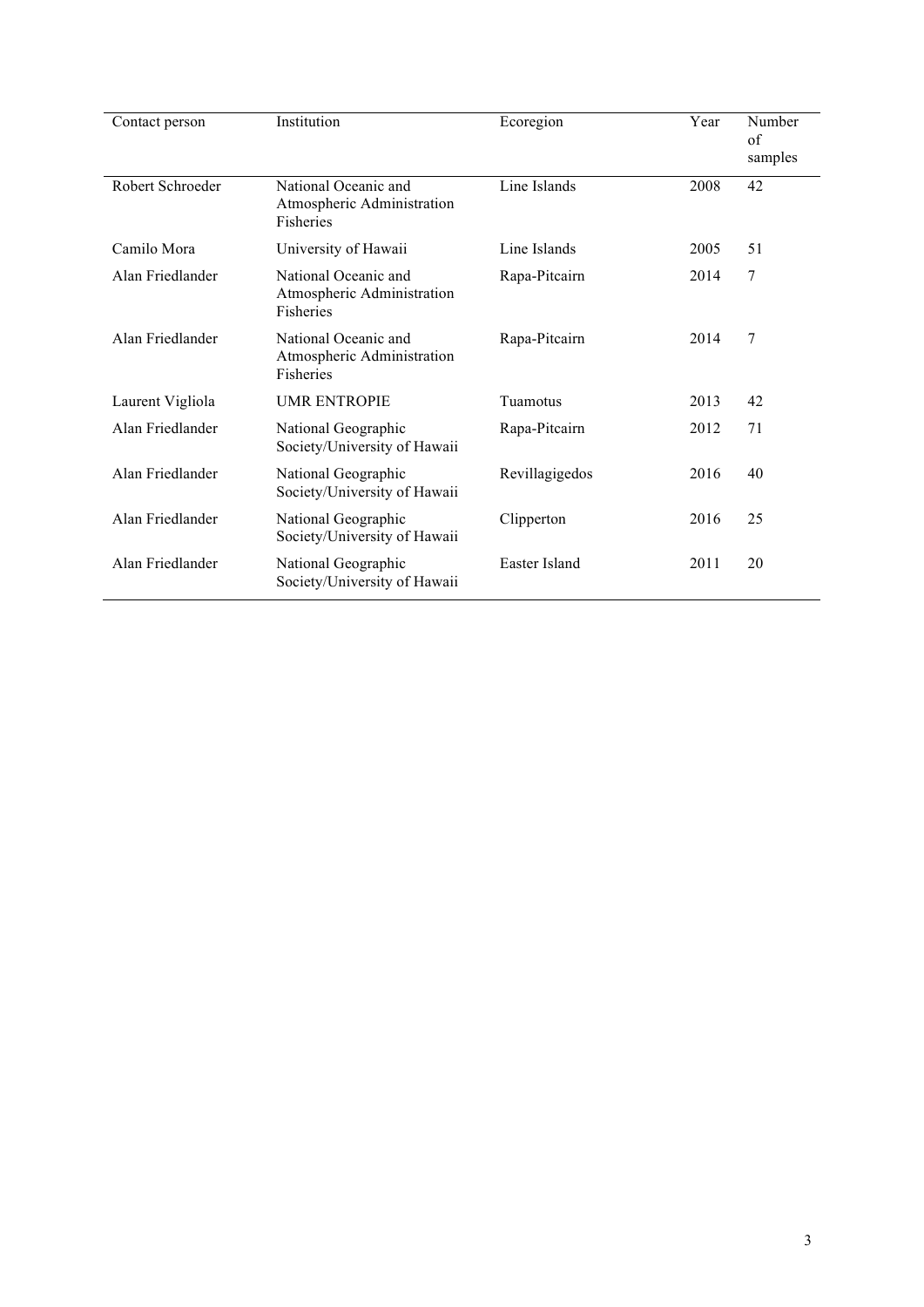| Variable                                           | Criteria applied in study                                                                                                                                                                                                                                                                                                                                                                                                                       |
|----------------------------------------------------|-------------------------------------------------------------------------------------------------------------------------------------------------------------------------------------------------------------------------------------------------------------------------------------------------------------------------------------------------------------------------------------------------------------------------------------------------|
| <b>Total Biomass</b>                               | Includes all fish >10cm in the following families: Anthiinae,<br>Acanthuridae, Balistidae, Carangidae, Chaetodontidae,<br>Cirrhitidae, Diodontidae, Ephippidae, Haemulidae,<br>Holocentridae, Kyphosidae, Labridae, Lethrinidae, Lutjanidae,<br>Monacanthidae, Mullidae, Nemipteridae, Pempheridae,<br>Pinguipedidae, Pomacanthidae, Serranidae, Siganidae, Scaridae,<br>Sparidae, Synodontidae, Sphyraenidae, Tetraodontidae and<br>Zanclidae. |
| Time since fishing<br>closure                      | The time period (in years) during which high compliance<br>management was implemented in a marine closure.                                                                                                                                                                                                                                                                                                                                      |
| Travel time                                        | Travel time was computed using a cost-distance algorithm that<br>computes the least 'cost' (in minutes) of travelling between two<br>locations on a regular raster grid (Maire, 2016)                                                                                                                                                                                                                                                           |
| Gravity                                            | Gravity was calculated by taking the population of the nearest<br>major market/population and dividing that by the squared<br>travel time between the market/population and the site.                                                                                                                                                                                                                                                           |
| Population                                         | Human population density was obtained from the Marine Socio-<br>Environmental Covariates (MSEC) data set (Yeager et al., 2017).<br>Population estimates used were for the year 2015 which are the<br>most recently available population estimates.                                                                                                                                                                                              |
| Reef area                                          | Reef area (km <sup>2</sup> ) was determined within a radius of 20 km from<br>quaryable layer of the Marine Socio-Environmental Covariates<br>(MSEC) data set (Yeager et al., 2017).                                                                                                                                                                                                                                                             |
| Photosynthetically<br>Available Radiation<br>(PAR) | PAR (einstein $m2$ day <sup>-1</sup> ) used in the global benchmark data set<br>was obtained from GlobColour (www.globcolour.info/). Site<br>PAR values are means of the period from the year 2002 (the<br>earliest PAR data available on GlobColour) to the time of<br>sampling for each site.                                                                                                                                                 |
| Chlorophyll-a                                      | Chlorophyll-a data (mg $m^{-3}$ ) used in the global benchmark data<br>set was obtained from GlobColour (www.globcolour.info/). Site<br>chlorophyll-a values are means of the period from the year 1998<br>(the earliest chlorophyll-al data available on GlobColour) to the<br>time of sampling for each site.                                                                                                                                 |
| Net primary<br>productivity                        | Net primary productivity (mg $C(m^2 day)^{-1}$ ) data for each site<br>were obtained from the Marine Socio-Environmental Covariates<br>(MSEC) data set (Yeager et al., 2017).                                                                                                                                                                                                                                                                   |
| Wave energy                                        | Wave energy (kW m <sup>-1</sup> ) were obtained from the Marine Socio-                                                                                                                                                                                                                                                                                                                                                                          |

Table S2. Criteria applied in the global baselines and benchmarks paper.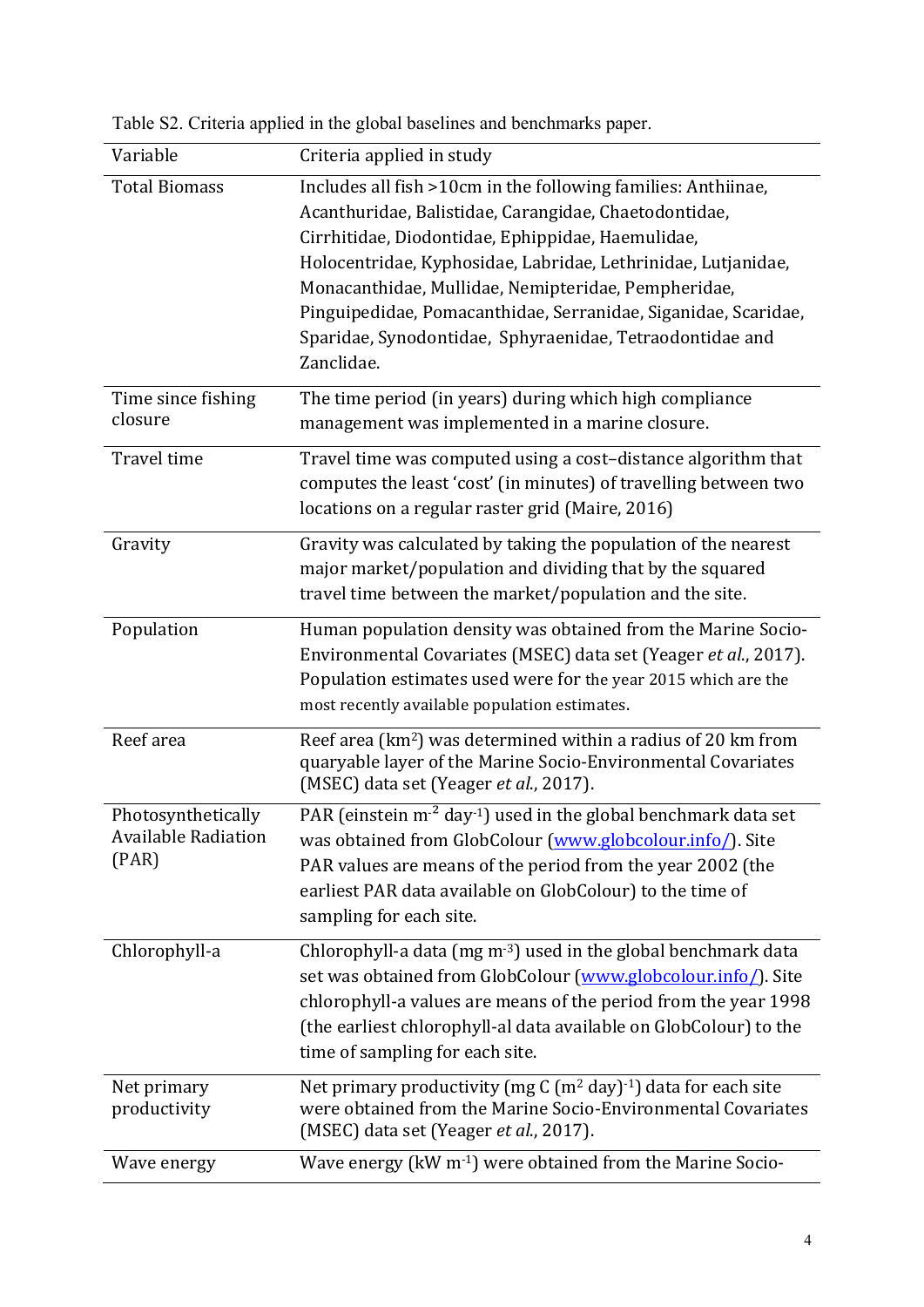| Variable                    | Criteria applied in study                                                                                                                                                                                                                                                                                                                                                                  |
|-----------------------------|--------------------------------------------------------------------------------------------------------------------------------------------------------------------------------------------------------------------------------------------------------------------------------------------------------------------------------------------------------------------------------------------|
|                             | Environmental Covariates (MSEC) data set (Yeager et al., 2017).                                                                                                                                                                                                                                                                                                                            |
| Hard coral                  | In shallow sites 6 to 9 10-m standard line-intercept transects<br>were completed in which coral under the line was recorded to<br>the nearest centimeter. In deeper sites, visual estimates of hard<br>coral were made in $\sim$ 15 2-m <sup>2</sup> quadrats.                                                                                                                             |
| Depth                       | The depths of reef surveys were grouped into the following<br>categories: <4m, 4-10 m, >10 m to account for broad differences<br>in reef fish community structure attributable to a number of<br>inter-linked depth-related factors.                                                                                                                                                       |
| Habitat                     | (i) Slope - typically on the ocean side of a reef, where the reef<br>slopes down into deeper water.                                                                                                                                                                                                                                                                                        |
|                             | (ii) Crest - the section that joins a reef slope to the reef flat. The<br>zone is typified by high wave energy (that is, where the waves<br>break). It is also typified by a change in the angle of the reef<br>from an inclined slope to a horizontal reef flat.                                                                                                                          |
|                             | (iii) Flat - typically horizontal and extends back from the reef<br>crest for 10's to 100's of meters;                                                                                                                                                                                                                                                                                     |
|                             | (iv) Lagoon/back reef - where the continuous reef flat breaks up<br>into more patchy reef environments sheltered from wave<br>energy. These habitats can be behind barrier/fringing reefs or<br>within atolls. Back reef habitats are similar broken habitats<br>where the wave energy does not typically reach the reefs and<br>thus forms a less continuous 'lagoon style' reef habitat. |
| High compliance<br>closures | Age >15 years, and no fishing is enforced                                                                                                                                                                                                                                                                                                                                                  |
| Remoteness                  | A remote reef area is an area that requires a travel time of >9<br>hrs. from a permanent fishing community using commonly used<br>fisher transport to access the reef.                                                                                                                                                                                                                     |